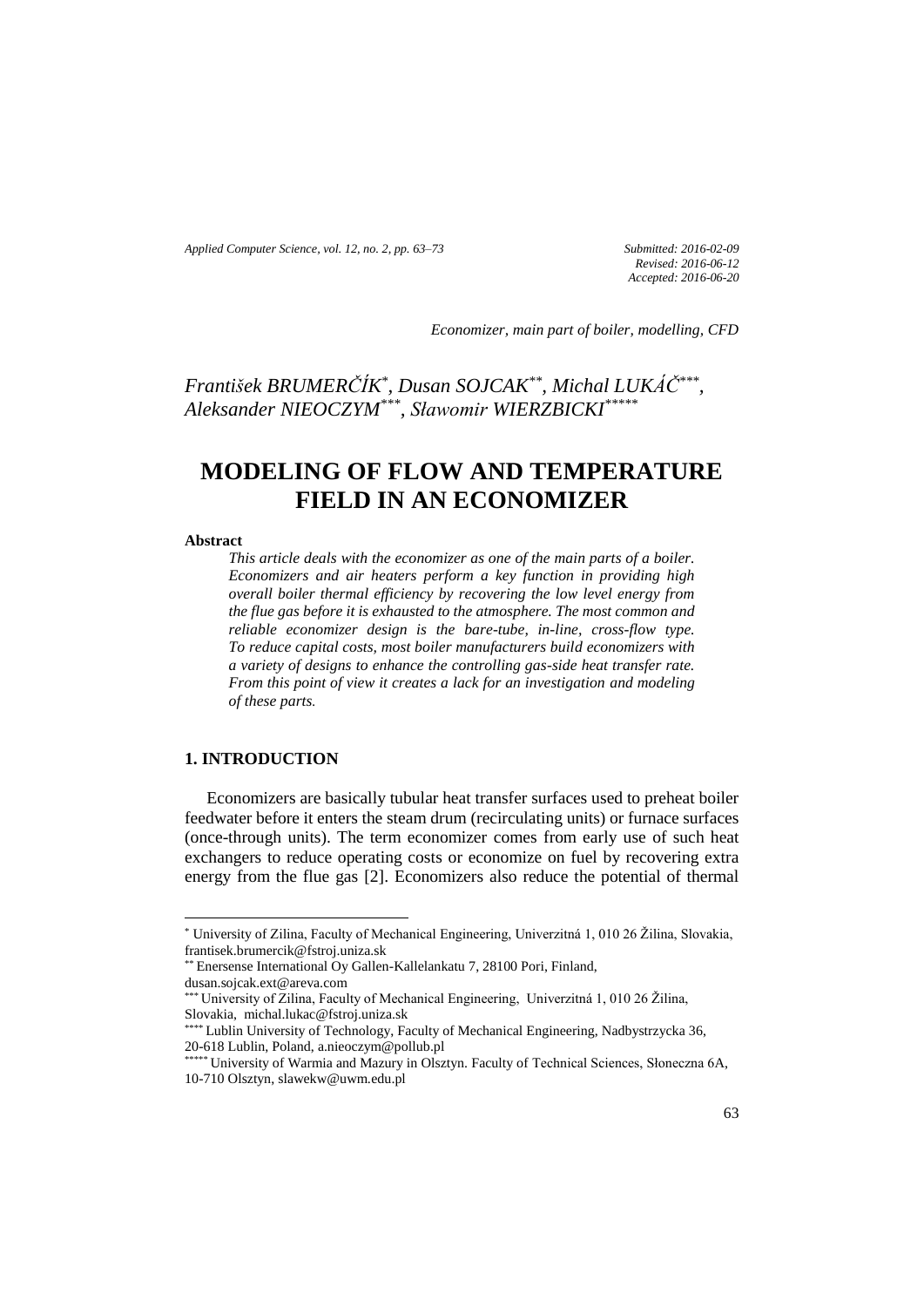shock and strong water temperature fluctuations as the feedwater enters the drum or waterwalls. Fig. 1 shows the location of an economizer in a coal-fired boiler. The economizer is typically the last water-cooled heat transfer surface up-stream of the air heater.



**Fig. 1. Economizer and air heater locations in a typical coal fired boiler [9]**

Modern heat exchangers (economizers) are characterized by high steam pressure and temperature values, and the tubes used in these devices have complex cross-sectional shapes [3, 4]. Tube geometry allows the construction of heat exchanger plates with smooth sidewalls, which can be placed in the upper part of the combustion chamber. This prevents erosion of superheater tubes and deposition of slag and ash in the spaces between adjacent tubes.

The mechanisms of heat transfer in flow conditions are complex because they may comprise the phenomena of natural forced convection and convection associated with the turbulent flow of medium in the tubes. Computational Fluid Dynamics (CFD) software and the results of laboratory tests of thermal conductivity make it possible to model the real phenomena occurring in heat exchangers. Other test methods are dedicated to specific economizer designs. The authors of [7], for example, present a mathematical model of a shell-and-tube heat exchanger with helical baffles (STHXsHB) in which the rate of heat transfer and the total cost of energy are subject to multi-objective optimization.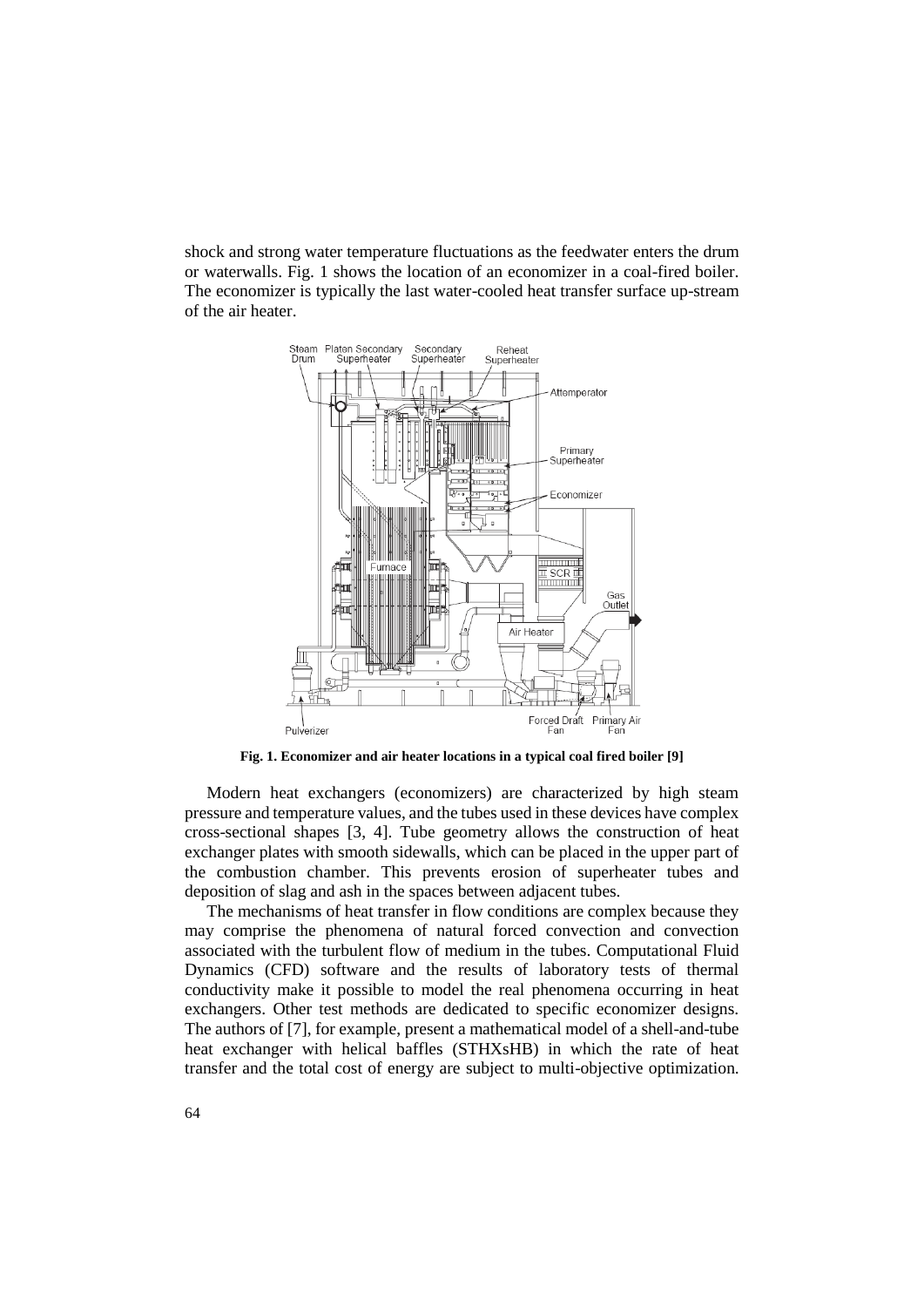Modeling results can also be used to validate the adequacy of mathematical models and the accuracy of equations used in those models. Simulations conducted using FLUENT 6.3 software have been used to solve the equations of continuity, momentum, and energy in [8].

Studies [4, 6] present the results of modeling of flow and heat processes in superheaters with complex flow systems. In those works, 3D models have been replaced by 2D models. The proposed computation method can be used in subcritical and supercritical boilers.

The application of simplified models based on the finite element method (FEM) to calculate the steady-state temperature field and flow in tubes remains a basic study method that allows one to obtain results with an error not exceeding 5% [1]. The results one obtains are the basis for optimizing the geometry of economizers and selection of pumps which set the fluid in motion. In this article, FEM modeling was used to determine the stress fields and temperatures of economizer components.

## **2. ECONOMIZER SURFACE TYPES**

**Bare Tube** – the most common and reliable economizer design is the bare tube, inline, cross flow type shown in Fig. 2a. When coal is fired, the fly ash creates a high fouling and erosive environment. The bare tube, in line arrangement minimizes the likelihood of erosion and trapping of ash as compared to a staggered arrangement shown in Fig. 2b. It is also the easiest geometry to be kept clean by sootblowers. However, these benefits must be evaluated against the possible larger weight, volume and cost of this arrangement.

**Extended Surface** – to reduce capital costs, most boiler manufacturers build economizers with a variety of fin types to enhance the controlling gas-side heat transfer rate. Fins are inexpensive parts which can reduce the overall size and cost of an economizer. However, successful application is very sensitive to the flue gas environment. Surface cleanability is a key concern. In selected boilers, such as PRB coal-fired units, extended surface economizers are not recommended because of their peculiar flyash characteristics.

*Stud fins:* Stud fins work reasonably well in gas-fired boilers. However, stud finned economizers can have a higher gas-side pressure drop than a comparable unit with helically-finned tubes. Studded fins perform poorly in coal-fired boilers because of high erosion, loss of heat transfer, increased pressure loss and plugging resulting from flyash deposits.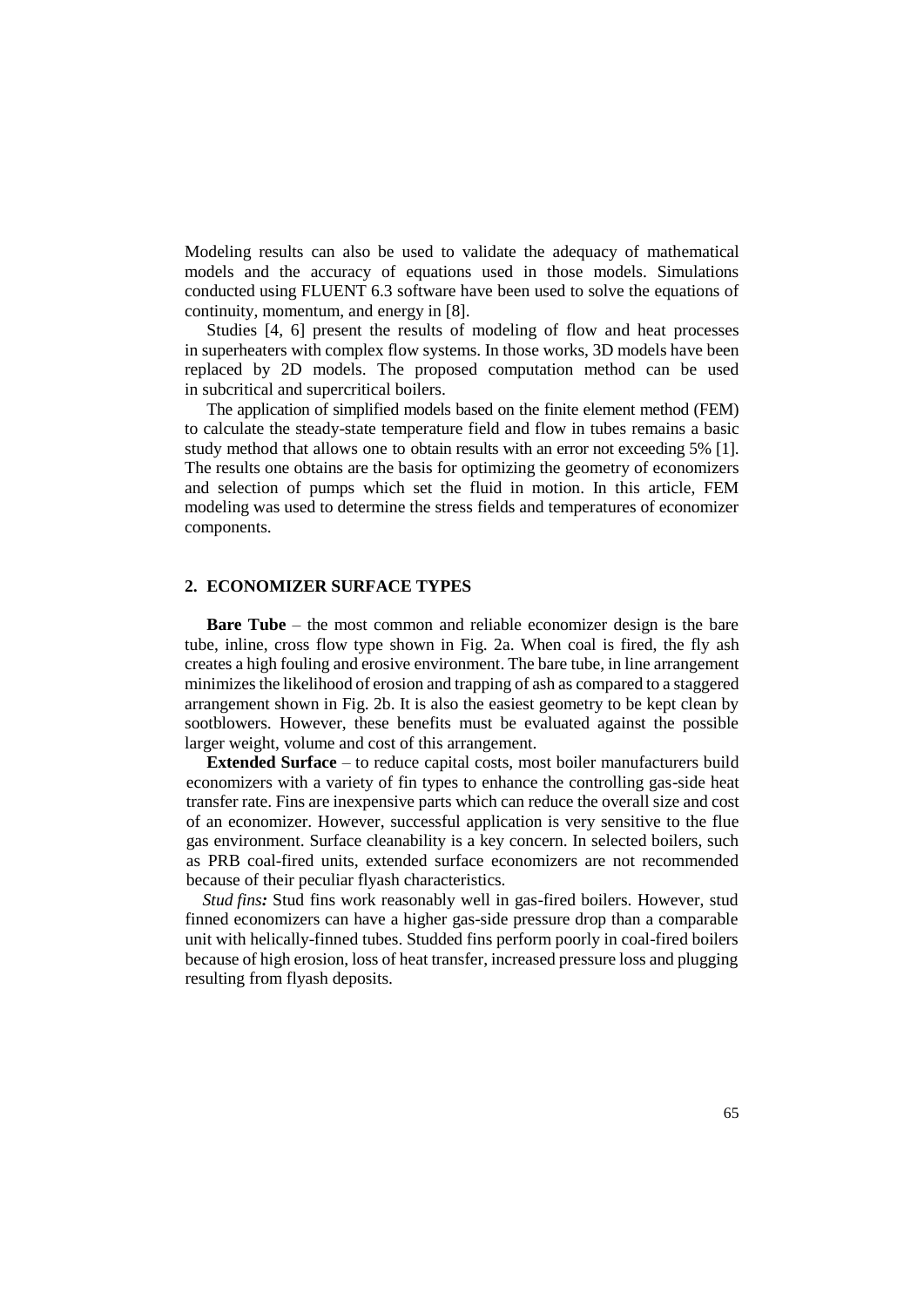

**Fig. 2. Bare tube economizer arrangements [source: own study]**

*Longitudinal fins:* Longitudinally-finned tubes in staggered crossflow arrangements (Fig. 3) also do not perform well over long operating periods. Excessive plugging and erosion in coal-fired boilers have resulted in the replacement of many of these economizers. In oil- and gas-fired boilers, cracks occur at the points where the fins terminate. These cracks propagate into the tube wall and cause tube failures in some applications. Plugging with flyash can also be a problem (tight spaces).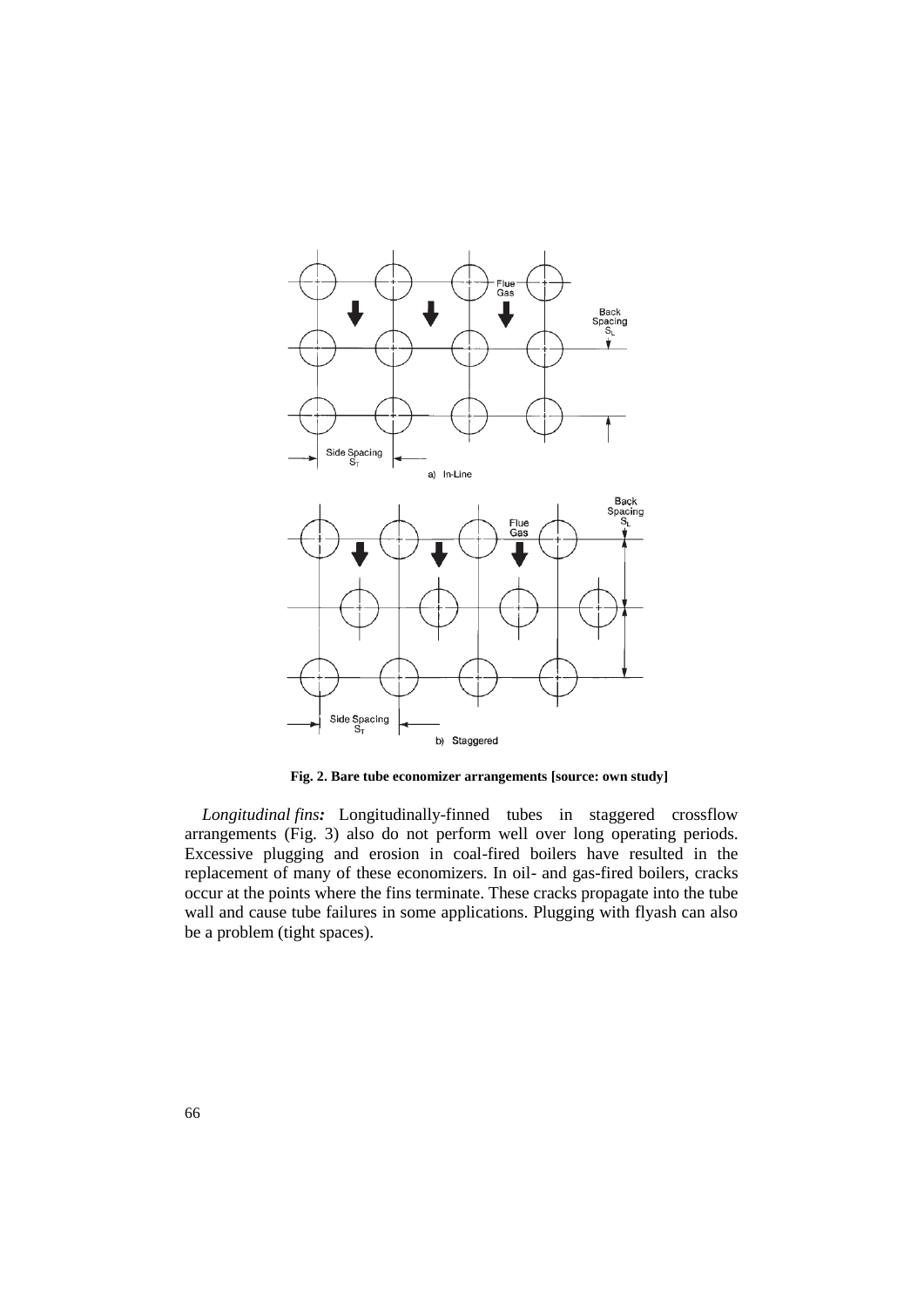

**Fig. 3. Longitudinal fins, staggered tube arrangement [source: own study]**

*Helical fins:* Helically-finned tubes (Fig. 4a) have been successfully applied in some coal-, oil- and gas-fired units. The fins can be tightly spaced in the case of gas firing due to the absence of coal flyash or oil ash. Four fins per inch (1 fin per 6.4 ram), 1.5 to 1.9 mm thick and 19.1 mm high are typical. For 51 mm outside diameter tubes, these fins provide ten times the effective area of bare tubes per unit tube length. If heavy fuel oil or coal is fired, a wider fin spacing must be used and adequate measures taken to keep the heating surface as clean as possible. Economizers in units fired with heavy fuel oil can be designed with helical fins, spaced at 13 mm intervals. Smaller fin spacings promote plugging with oil ash, while greater spacings reduce the amount of heating surface per unit length. Sootblowers are required and the maximum bank height should not exceed 1.2 to 1.5 m to assure reasonable cleanability of the heating surface. An in-line arrangement also facilitates cleaning and provides a lower gas-side resistance.

*Rectangular fins:* Square or rectangular fins, arranged perpendicular to the tube axis on in-line tubes as shown in Fig. 4b, have been used occasionally in retrofits. The fin spacing typically varies between 13 and 25 mm and the fins are usually 3.18 mm thick. There is a vertical slot down the middle because the two halves of the fin are welded to either side of the tube. Most designs are for gas velocities below 15.2 m/s. However, because of the narrow, deep spaces, plugging with flyash is a danger with such designs.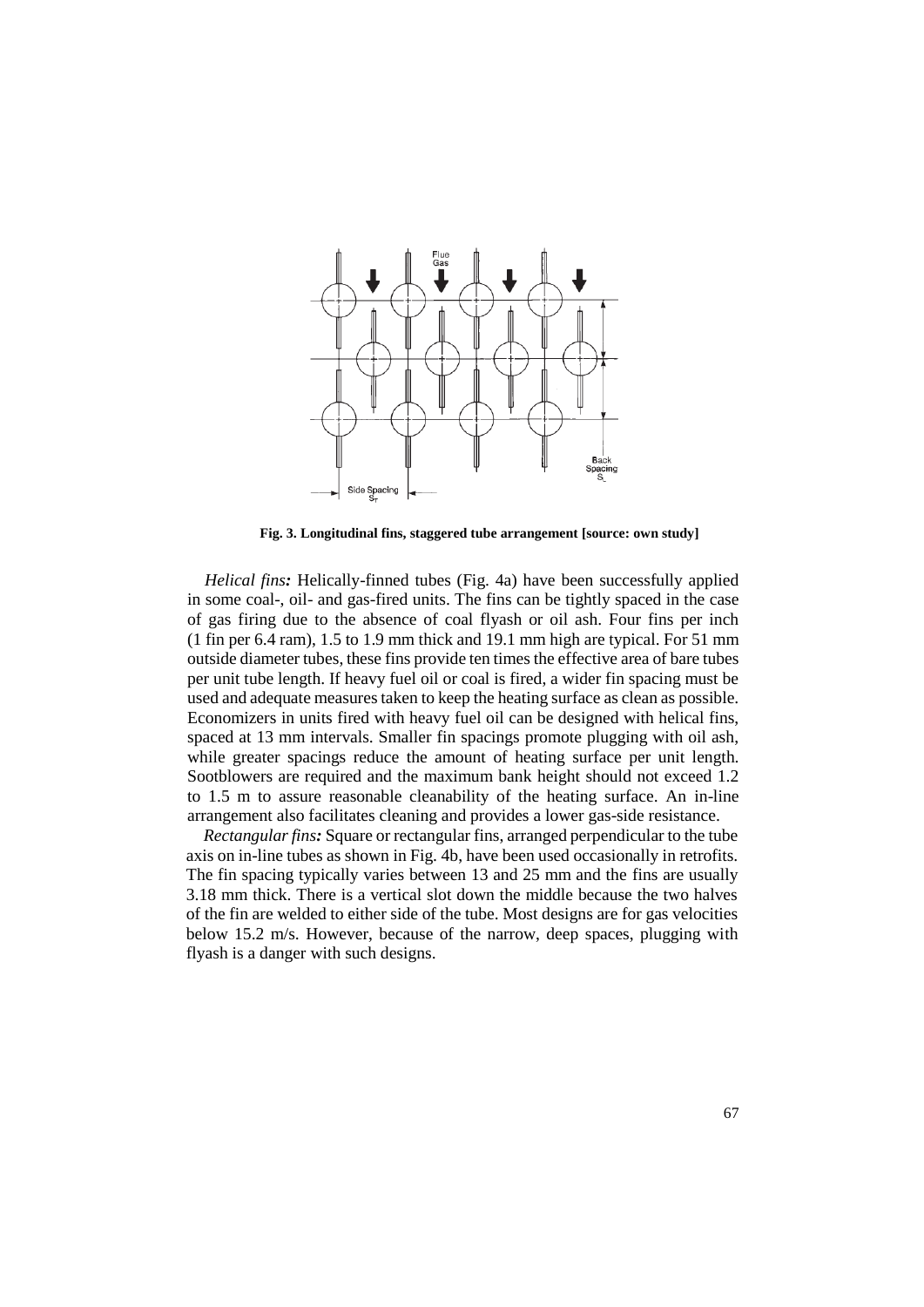

**Fig. 4. Components: a – helically-finned tubes, b – rectangular fins, c – fully baffled [source: own study]**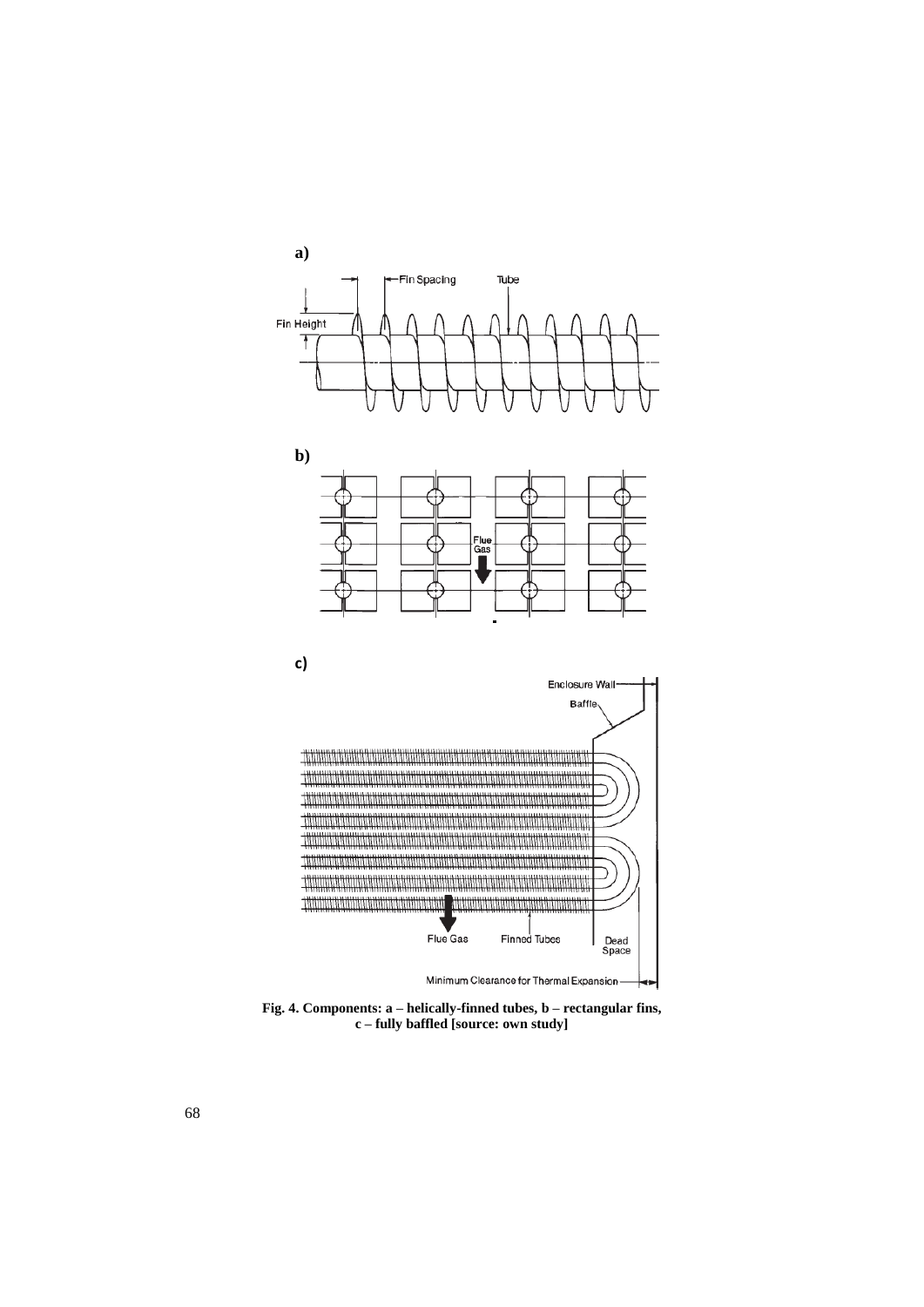*Baffles*: The tube ends should be fully baffled (Fig. 4c) to minimize flue gas bypass around finned bundles. Such bypass flow can reduce heat transfer, produce excessive casing temperatures, and with coal firing can lead to tube bend erosion because of very high gas velocities. Baffling is also used with bare tube bundles but is not as important as for finned tube bundles. Tube bend erosion can be alleviated by shielding the bends.

**Velocity limits** the ultimate goal of economizer design is to achieve the necessary heat transfer at minimum cost. A key design criterion for economizers is the maximum allowable flue gas velocity (defined at the minimum crosssectional free flow area in the tube bundle). Higher velocities provide better heat transfer and reduce capital cost. For clean burning fuels, such as gas and low ash oil, velocities are typically set by the maximum economical pressure loss. For high ash oil and coal, gas-side velocities are limited by the erosion potential of the flyash. This erosion potential is primarily determined by the percentage of  $AI_2O_3$ , and  $SiO<sub>2</sub>$  in the ash, the total ash in the fuel and the gas maximum velocity. Experience dictates acceptable flue gas velocities. Note: PRB coal contains ash with a low erosion potential. Velocities above 21.3 m/s can typically be allowed for such coals. Further criteria may also be needed. For example, a 1.5 m/s reduction in the base velocity limit is recommended when firing coals with less than 20% volatile matter. In other cases, such as Cyclone boilers, high flue gas velocities can be used because much less flyash is carried into the convection pass, as a large part of the ash  $(50\%)$  is collected at the bottom of the boiler as slag. The particles that enter the boiler furnace are also less erosive.

For a given tube arrangement and boiler load, the gas velocity depends on the specific volume of flue gas which drops as the flue gas is cooled in the economizer. To maintain the gas velocity, it can be economical to decrease the free flow gas-side cross-section by selecting a larger tube size in the lower bank of a multiple bank design. This affords better heat transfer and reduces the total heating surface.

### **3. A MODELING APPROACH TO ECONOMIZER DESIGN**

As it has been mentioned above the goal of this study was to get a closer look at flow in the economizer part of the boiler, as optimized flow can enhance the efficiency of both the boiler and the entire power plant.

In the present approach flow field was described with a 3D mathematical model developed using ANSYS FLUENT software. The model represented the simplest economizer design for which two fluids were defined: water and the flue gas. To achieve a more realistic result symmetry conditions were applied.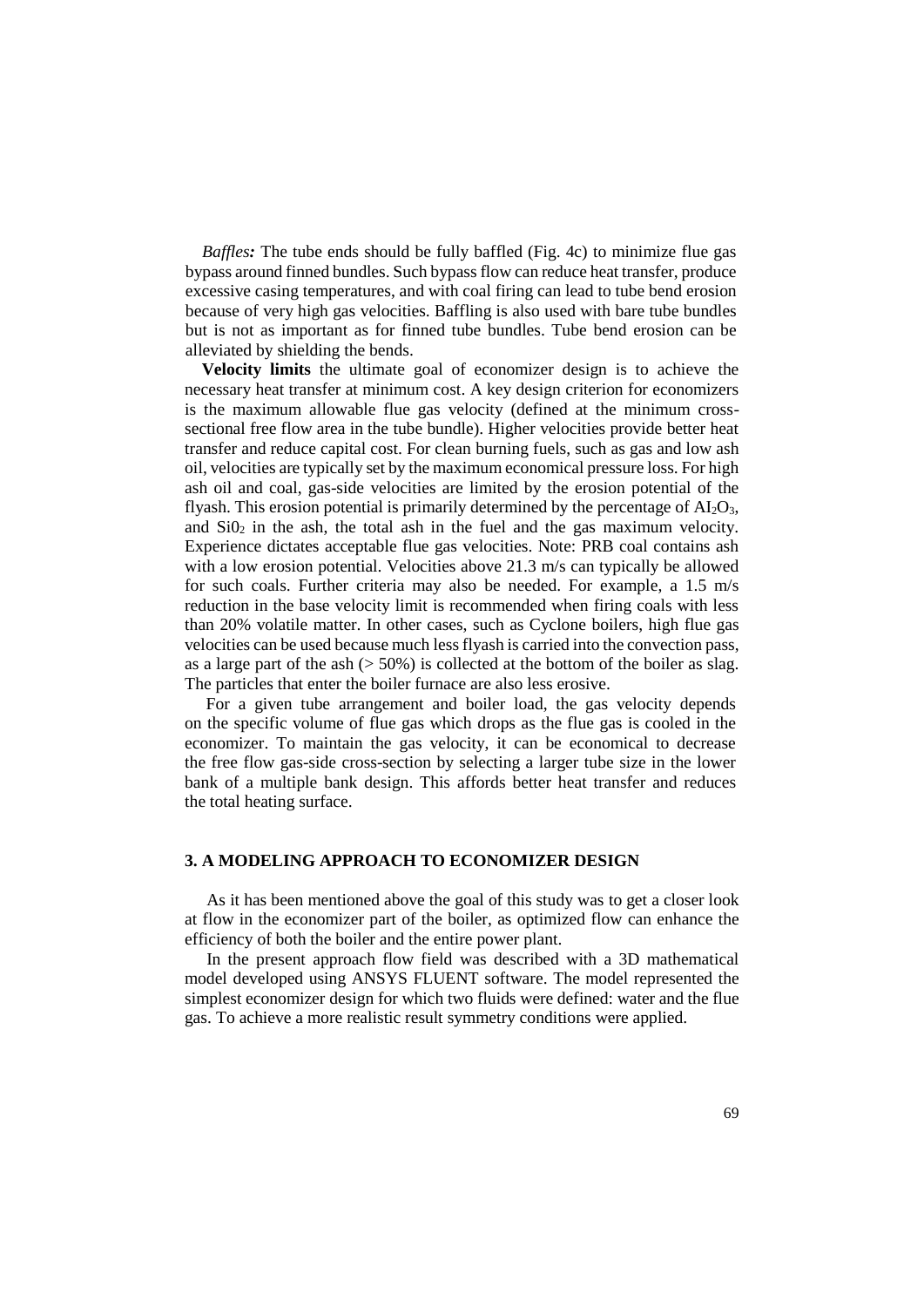

**Fig. 5. A 3D model with symmetric conditions [source: own study]**

In the model, water flew through pipes and the surrounding space was filled with flowing flue gas. Beside symmetry conditions, velocity inlet and pressure outlet were defined for both of these zones. Appropriate temperatures and pressure were set at velocity outlets. Convection and conduction heat transfer was considered and a suitable mesh was created for this purpose (Fig.6, 7).



**Fig. 6. Layers of elements for an appropriate heat transfer gradient around the walls [source: own study]**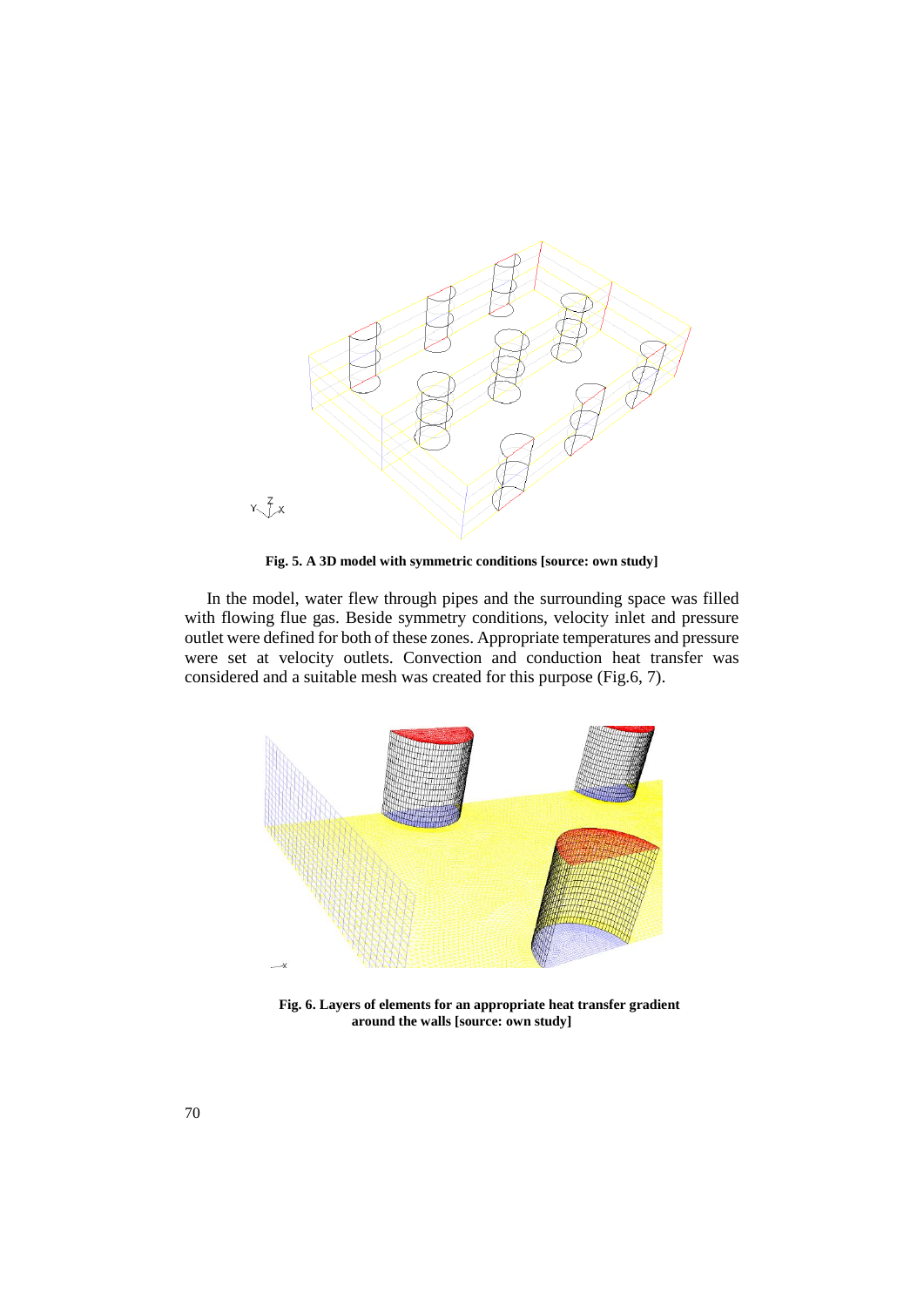

**Fig. 7. Layers of elements for an appropriate heat transfer gradient [source: own study]**

When the mathematical model was defined as an RNG k-epsilon model and the boundary conditions the solution could be computed. The solver was defined as steady which means that the solution was not dependent on time. Only one stationary level was examined.

By taking this approach, we were able to consider the velocity, pressure, and heat fields around the heated pipes for various types of economizer design and to use the results of the observations to choose the best design with an improved efficiency. The figures below shows the test values in a cut plane.



**Fig. 8. Static pressure field for the simplest economizer design [source: own study]**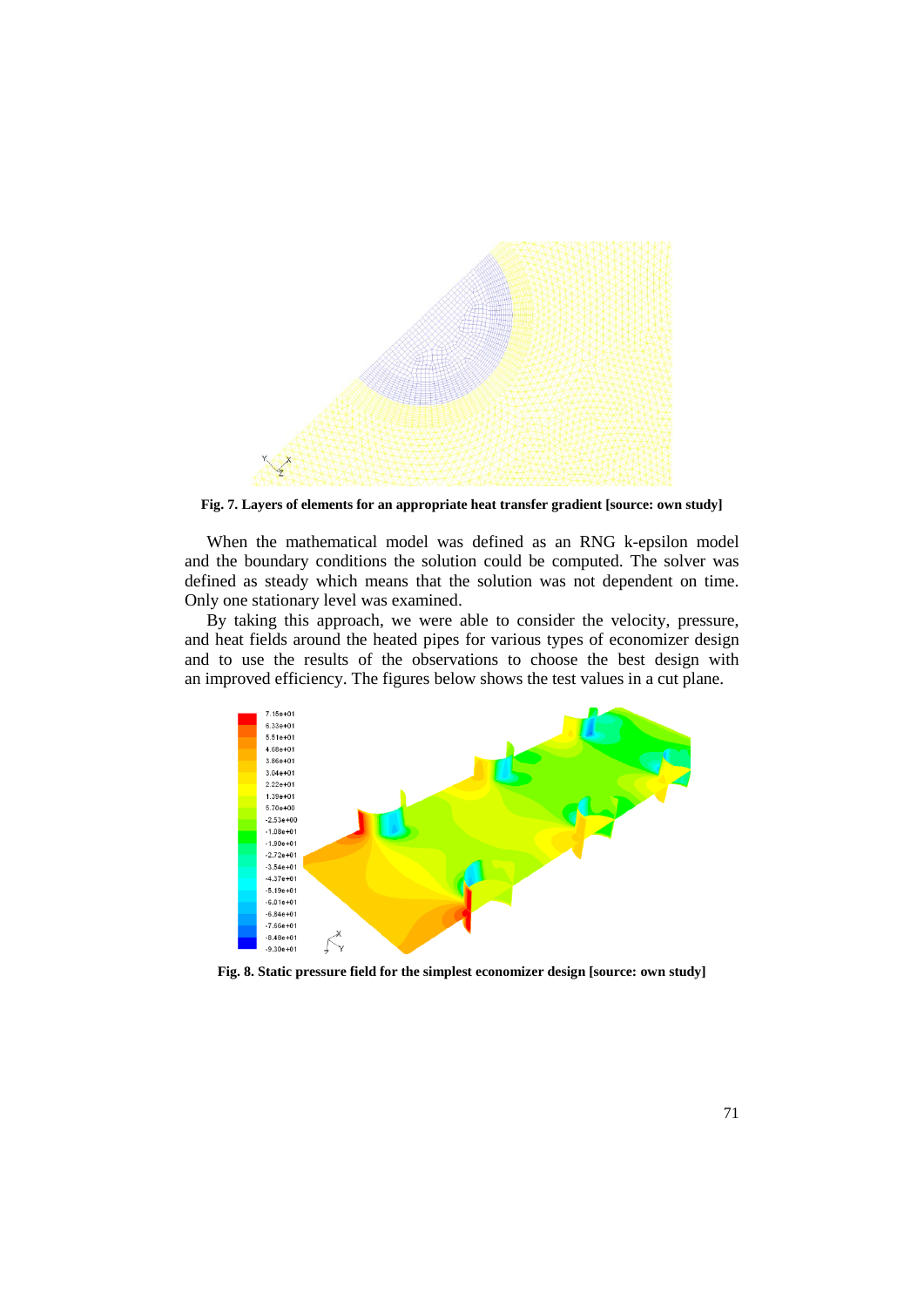

**Fig. 9. Velocity flow field for the simplest economizer design [source: own study]**



**Fig. 10. Velocity vector of the flow field for the simplest economizer design [source: own study]**

## **4. CONCLUSION**

The purpose of this article was to show that CFD can be a helpful tool in optimization studies aimed at increasing the energy-transfer efficiency of a boiler or a power plant. There are numerous benefits to using a sophisticated tool such as a numerical model for engineering analysis. These modelling tools can often provide information that can only be obtained through expensive experiments or is not available from any other source. Numerical modelling can be used to obtain the required information quickly and at a reduced cost [1, 4, 5].

The primary purpose of using numerical modelling is to increase the understanding of physical processes. This is why it is often used in addition to or in conjunction with other available tools. Considering the economizer example described above, it is possible to use a network model on a large number of economizer designs to narrow down the selection to a few candidate designs. A full CFD model could then be used to analyze each of the candidate designs to gain a better understanding of their strengths and weaknesses.